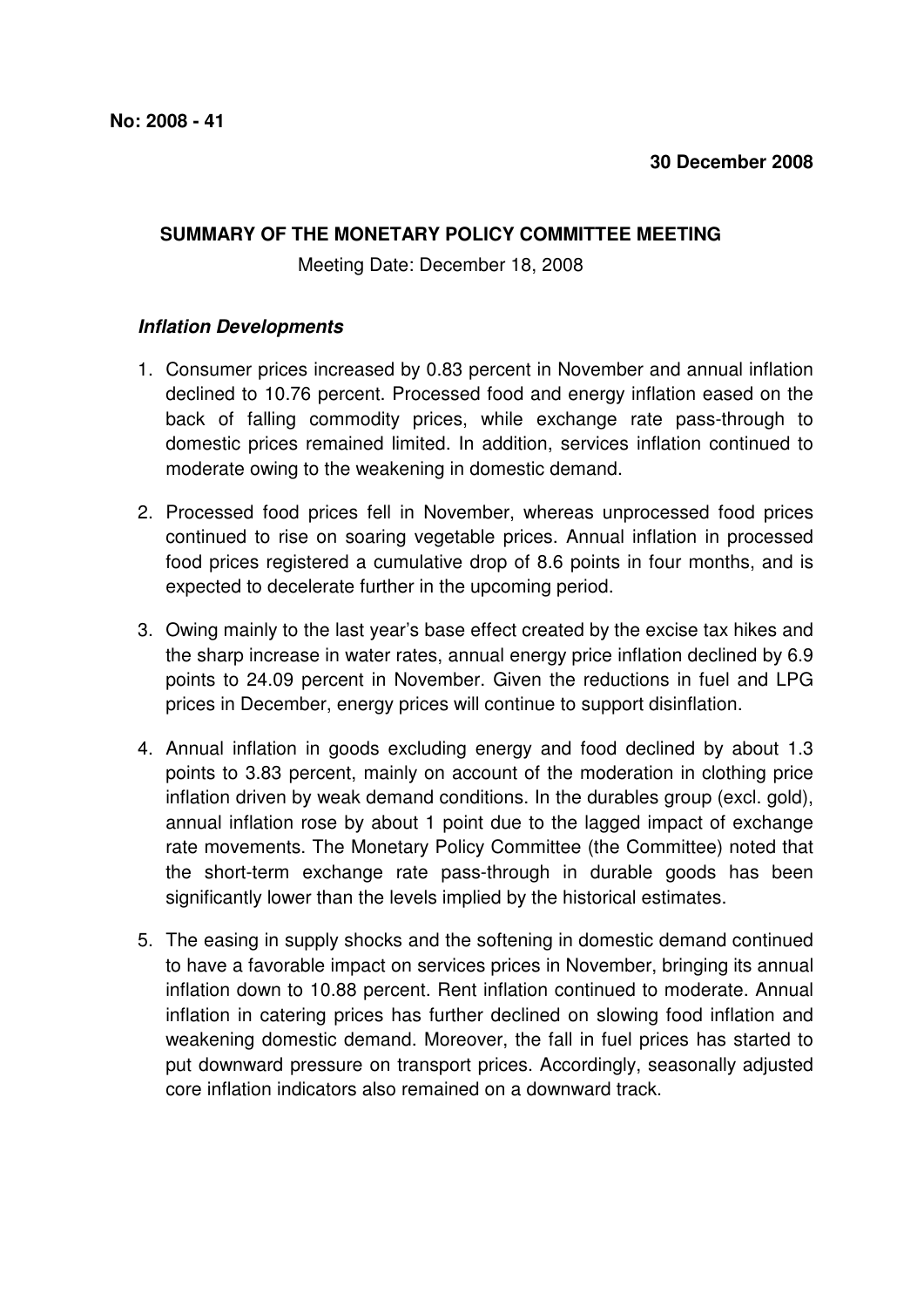## **Factors Affecting Inflation**

- 6. Third quarter GDP developments were largely consistent with the outlook provided in the October Inflation Report. Public spending and net exports were the main drivers of GDP growth. Imports contracted for the first time since the fourth quarter of 2001, and the contribution of net exports turned positive. On the other hand, the contribution of private domestic demand declined considerably, especially owing to the weakening in investments. Thus, annual GDP growth in the third quarter decelerated significantly down to 0.5 percent. Moreover, seasonally adjusted figures suggest that quarterly GDP growth was negative in the second and third quarters of 2008.
- 7. Indicators on economic activity suggest that the adverse impact of the global economic downturn on both domestic and aggregate demand has intensified in the fourth quarter. Readings on production, capacity utilization, and business confidence point to a marked contraction in economic activity.
- 8. Ongoing problems in global financial markets have led to a slump in consumer confidence. Following the sharp drop in October, consumer confidence indexes remained at low levels in November. The softening in consumption, the tightening of financial conditions, and the reduction in loan supply has restrained credit growth. Accordingly, consumer loans slowed down considerably in October and November.
- 9. Other indicators for consumer demand also suggest a weakening in the fourth quarter. Domestic sales of automobiles plummeted in October and November, falling well below the third-quarter average. Moreover, seasonally adjusted consumption indexes point to a contraction in private consumer demand in November. Imports of consumer goods, especially passenger cars and nondurable goods, continued to trend downward.
- 10. Indicators remain weak for investments. In seasonally adjusted terms, machinery-equipment production fell for the fourth quarter in a row. Imports of capital goods in October were below their third-quarter average. Domestic sales of commercial vehicles displayed a downward trend in October and November, while Business Tendency Survey pointed to a significant deterioration in expected investment spending.
- 11. Besides the marked reduction in domestic demand, foreign demand has also significantly weakened due to the marked slowdown in global economic activity. Exports fell by 6.5 percent year-on-year in October and posted a steep decline in seasonally adjusted terms. Exports of motor vehicles – a key driver of total exports – fell by 43.9 percent year-on-year in November. The slowdown in imports has also intensified in October, which was down by 15.3 percent in year-on-year terms. Given the fact that imports declined at a faster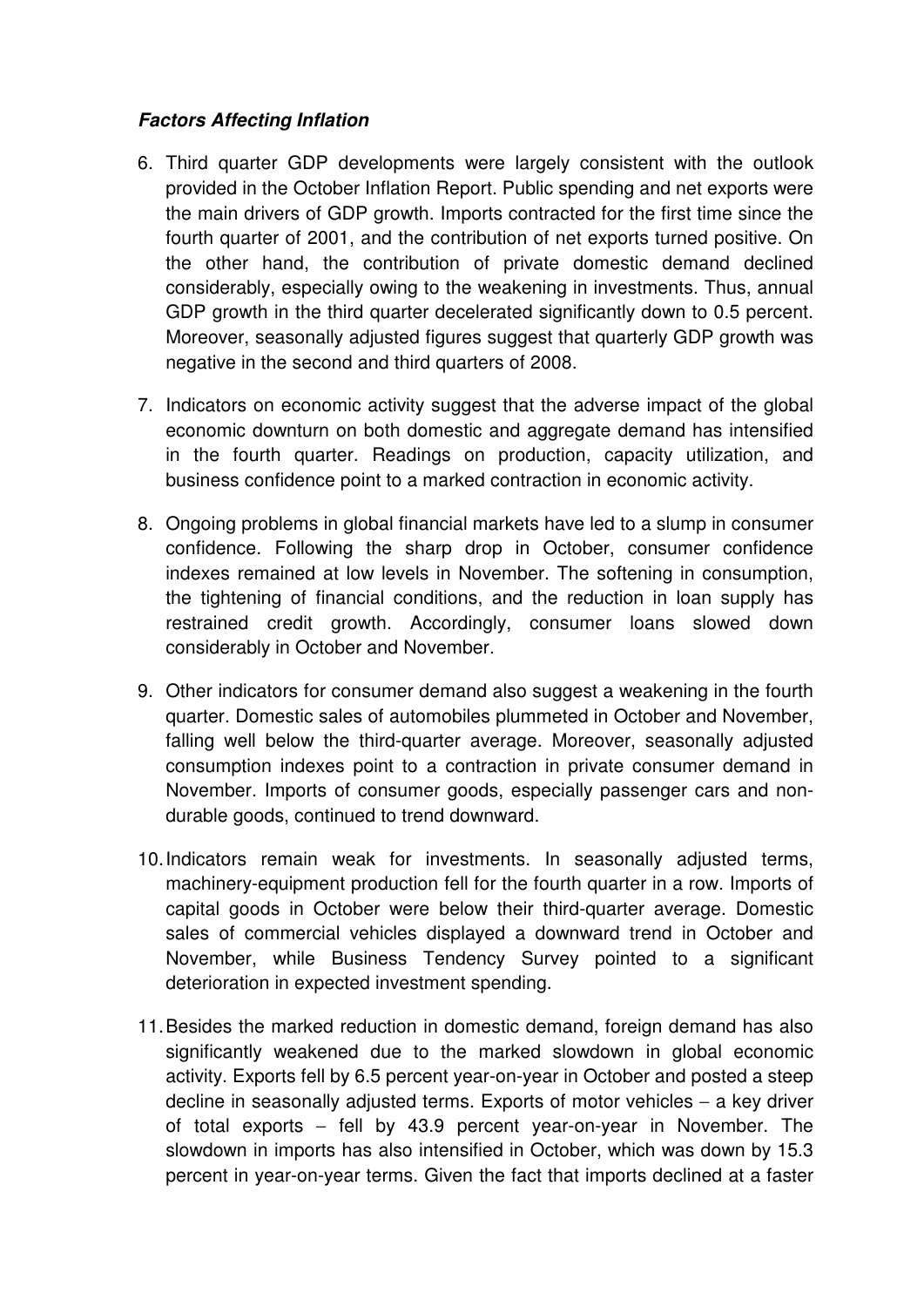pace than exports, net foreign demand is expected to make a positive contribution to growth in the final quarter.

12. Data on labor market confirms the significant slowdown in economic activity. Non-farm employment remained flat in the third quarter, resulting in a marked rise in unemployment rate. The Committee emphasized that the labor market conditions will continue to restrain domestic demand and labor costs.

## **Monetary Policy and Risks**

- 13. Recent readings indicate that the slowdown in the domestic economic activity has intensified. Ongoing problems in international credit markets and the global economy are expected to continue to restrain both the domestic and external demand for an extended period, putting downward pressure on inflation. The disinflation in core price indices has been so far limited due to the lagged impact of the exchange rate pass-through. Yet, the Committee expects a more significant deceleration in the underlying inflation as the services inflation eases in the forthcoming period.
- 14. The developments in oil and other commodity prices are having a favorable impact on disinflation. In fact, the contribution of energy and food prices is down by 1.4 percentage points since June. Looking ahead, energy and food prices are expected to continue to contribute to the disinflation process.
- 15. Although inflation expectations have shown signs of easing recently, they are still above the medium term targets. The Committee judged that inflation expectations will follow a downward trend in the forthcoming period as the deceleration in headline inflation becomes more significant. In this respect, it was stated that the Central Bank should put more emphasis in its own inflation forecasts.
- 16. In light of these assessments, the Committee judged that inflation would display a rapid fall in the forthcoming period. Accordingly, the Committee has decided to lower short-term interest rates by 125 basis points. The cumulative rate cuts have reached 175 basis points in the last two months.
- 17. Considering the prevailing tightness in financial conditions and the benign inflation outlook, the Committee indicated that there was room for further monetary accommodation. However, it was stated that, given the existing global uncertainties, it would be appropriate to maintain flexibility regarding future policy decisions. In this respect, the extent and the timing of the next rate cut will depend on the factors affecting inflation outlook.